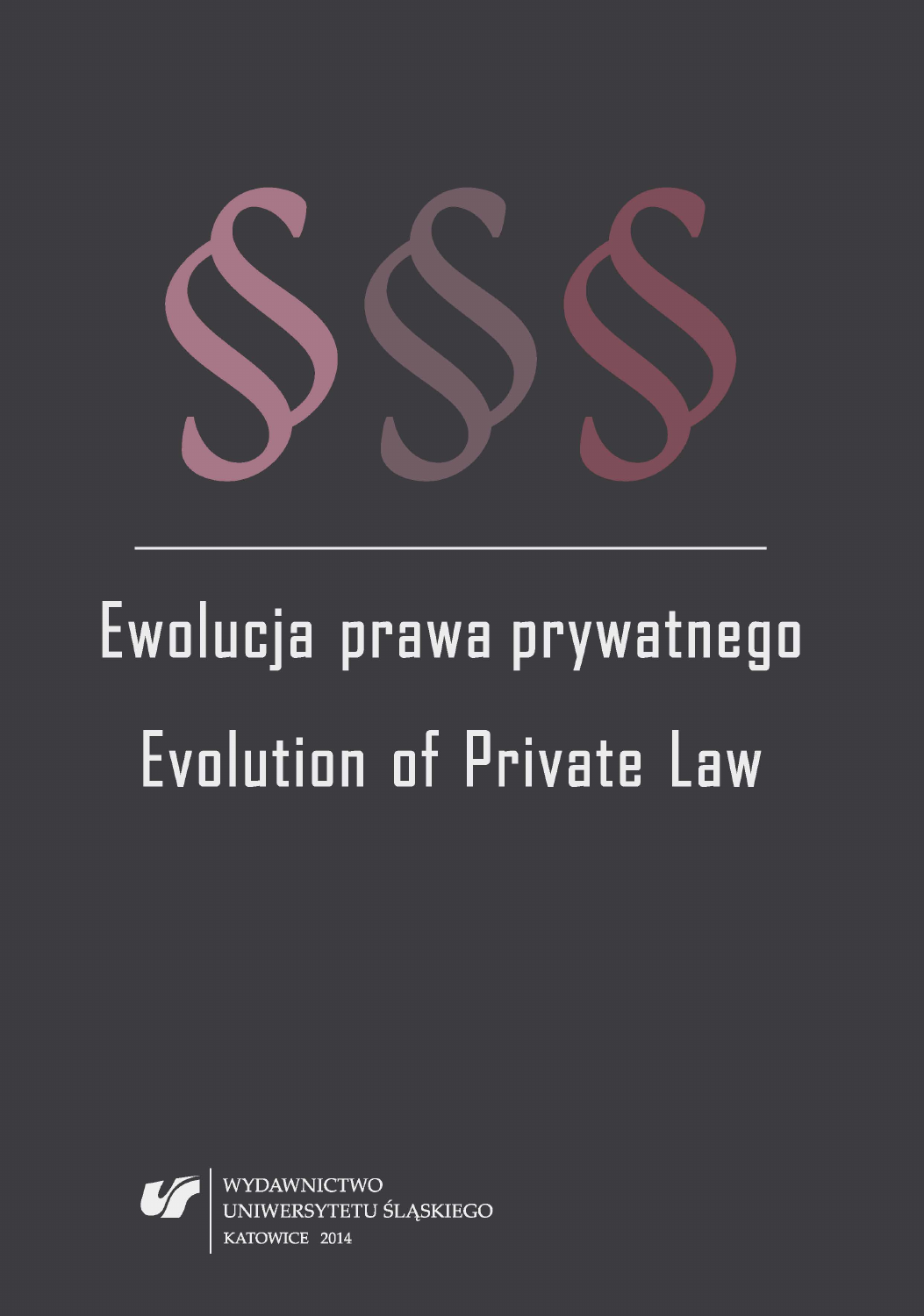## **Ewolucja prawa prywatnego Evolution of Private Law**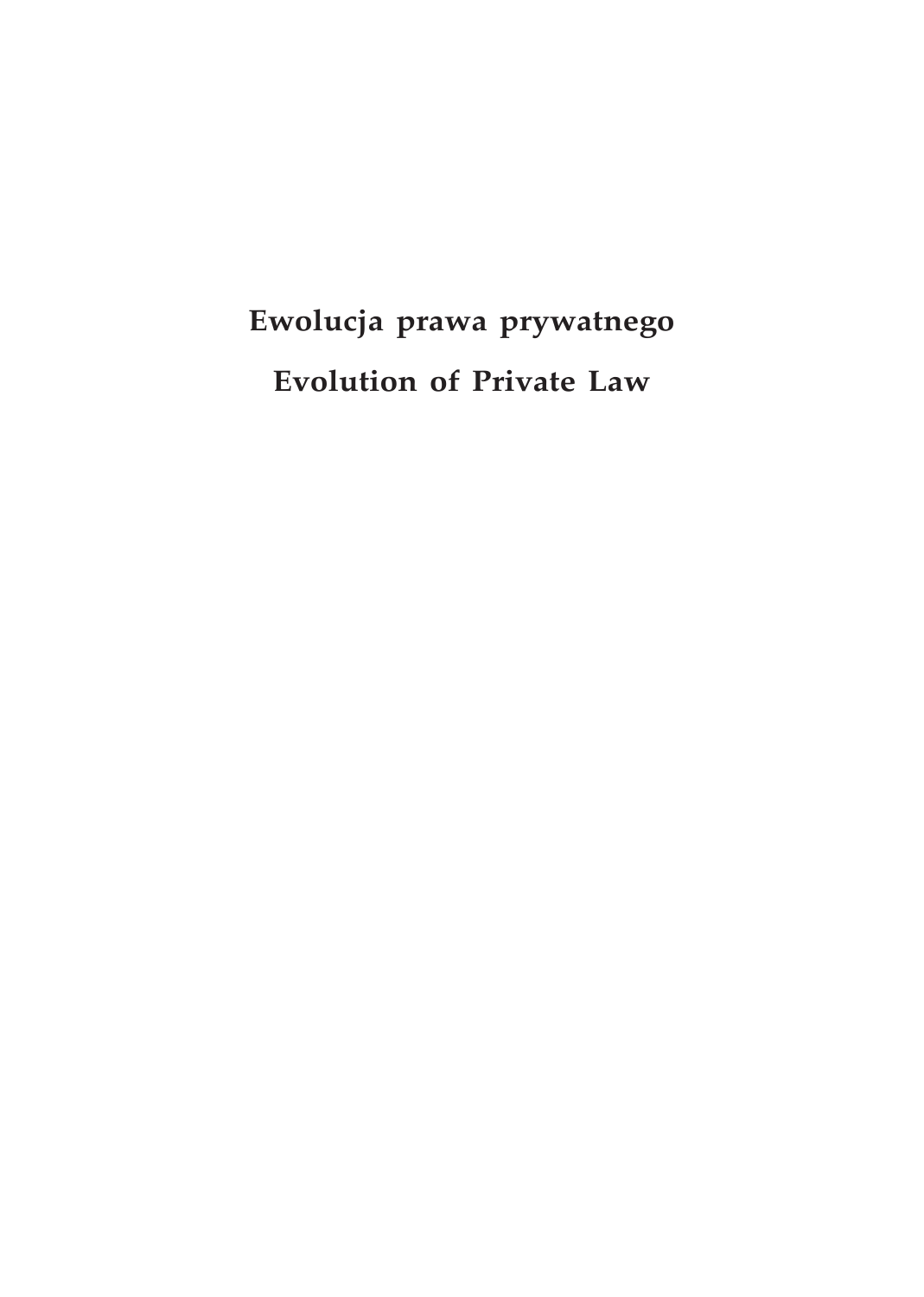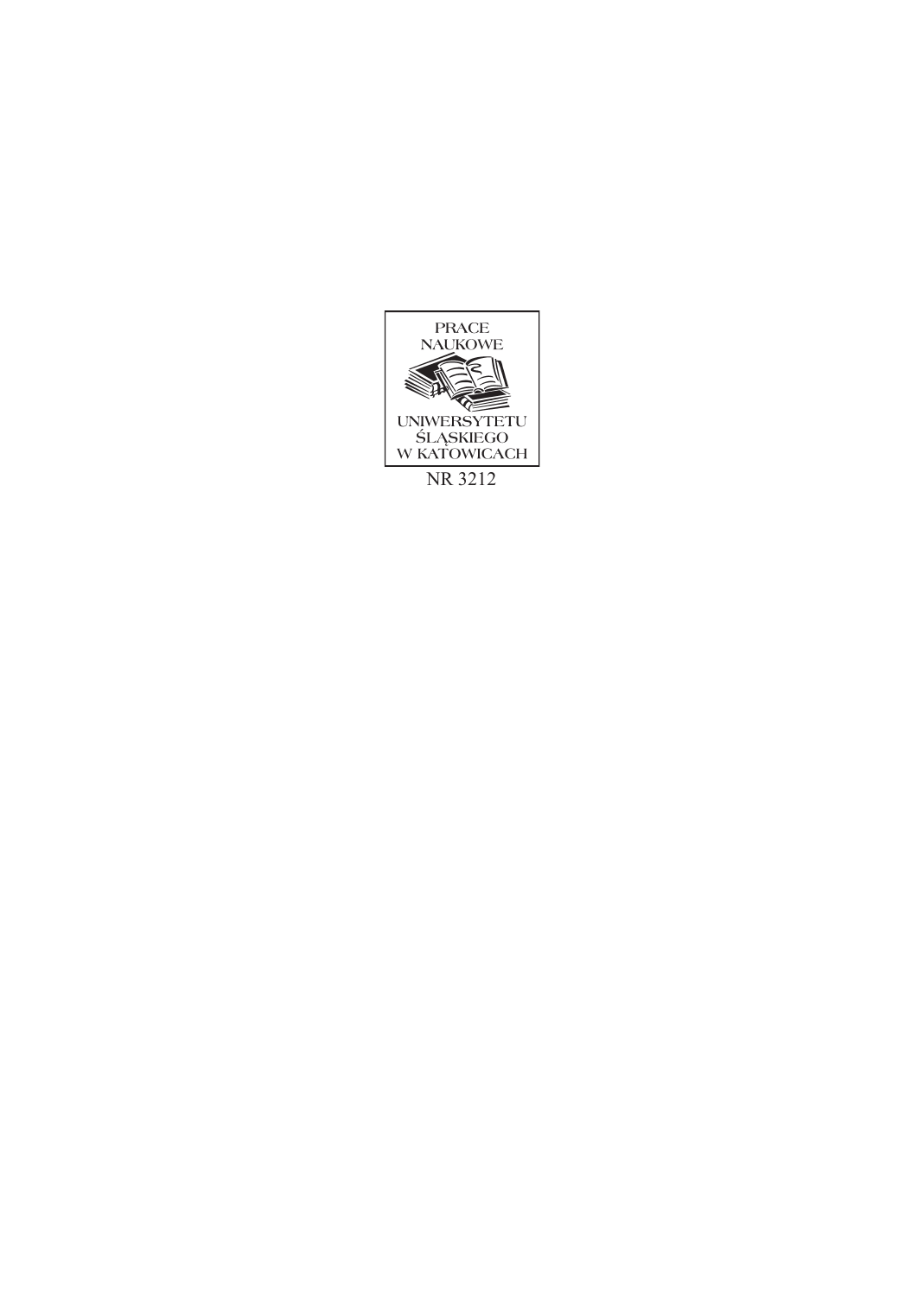# **Ewolucja prawa prywatnego Evolution of Private Law**

pod redakcją Ewy Zielińskiej i Piotra Piniora

Wydawnictwo Uniwersytetu Śląskiego • Katowice 2014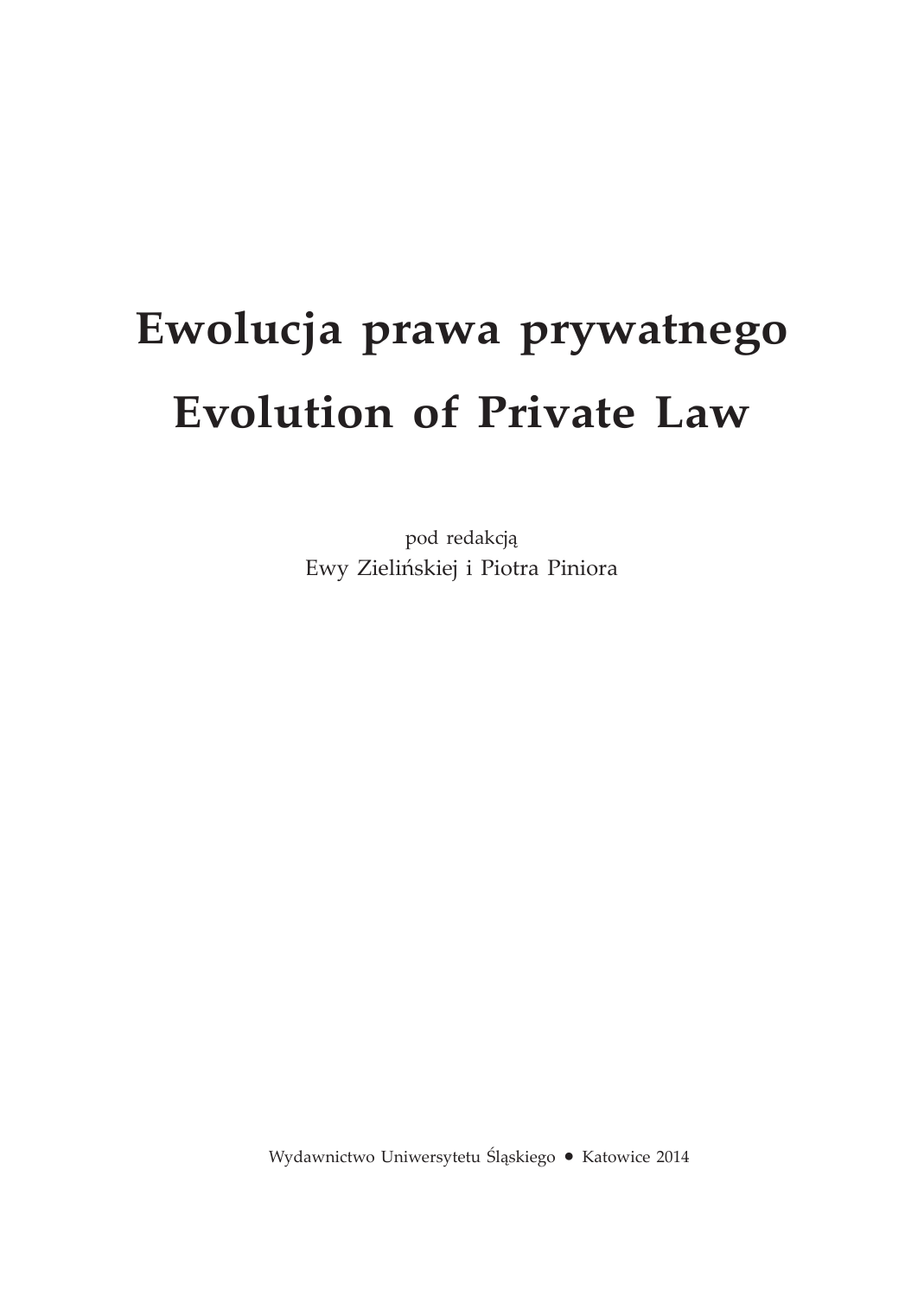Redaktor serii: Prawo Andrzej Matan

Recenzent Janusz A. Strzępka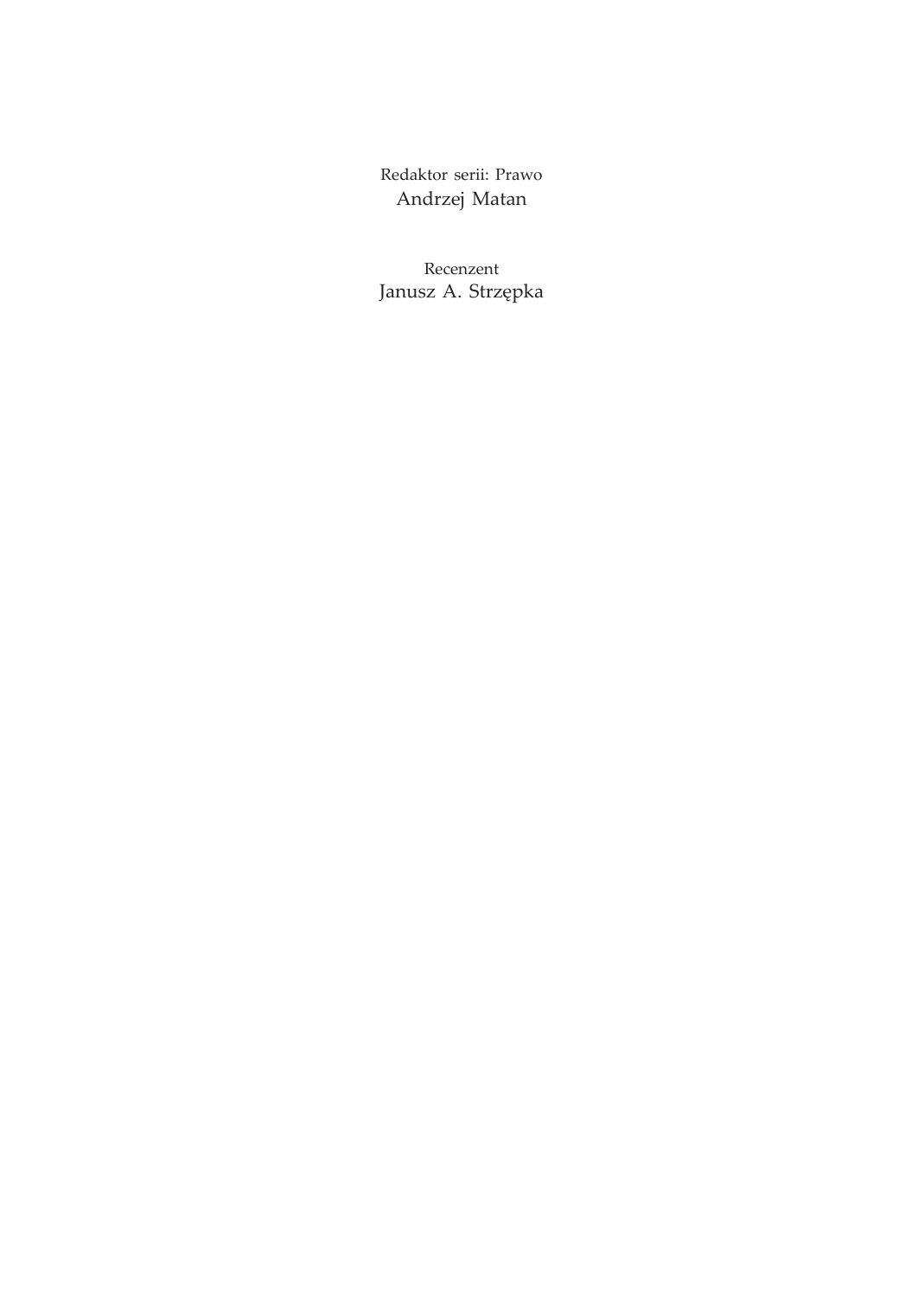### **Spis treści**

| Jakub Dohnal                                                                                                     |    |
|------------------------------------------------------------------------------------------------------------------|----|
| Some topical issues of commercial obligation relationships in the Czech                                          | 7  |
| Klára Drličková                                                                                                  |    |
| Multiple places of performance in cross-border commercial contracts:<br>problems with international jurisdiction | 19 |
| Bartosz Jagura                                                                                                   |    |
| Compliance a należyta staranność zarządcy spółki kapitałowej w Niem-                                             | 33 |
| Oleksandr Kovalyshyn                                                                                             |    |
| Individual entrepreneur as the type of making business in Ukraine                                                | 43 |
| Dana Ondrejová                                                                                                   |    |
| Unfair competition in the Czech Republic after re-codification of private                                        | 51 |
| Piotr Pinior, Ewa Zielińska                                                                                      |    |
| Europejskie tendencje w zakresie wynagradzania członków zarządów spółek                                          | 67 |
| Beata Sagan                                                                                                      |    |
| Fundacje polityczne. Uwagi na tle projektu ustawy (wybrane zagadnienia)                                          | 81 |
| Vita Semkiv                                                                                                      |    |
| The legal regulation of production-sharing agreements $\dots$                                                    | 89 |
| Adam Słania, Mateusz Żaba                                                                                        |    |
| Reprezentacja handlowych spółek osobowych w polskim orzecznictwie                                                | 99 |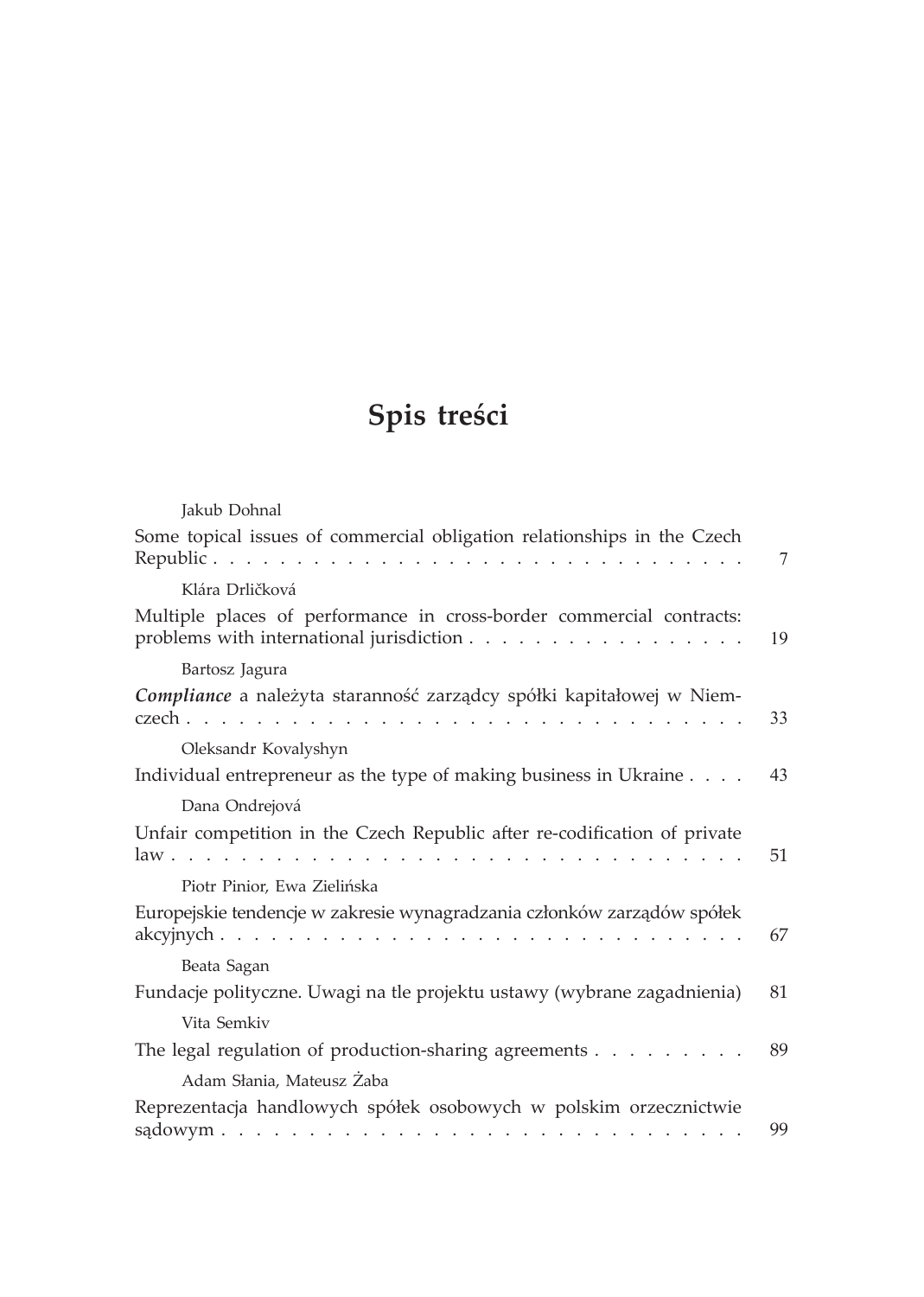| Wojciech Wyrzykowski                                                                                                               |     |
|------------------------------------------------------------------------------------------------------------------------------------|-----|
| Modyfikacje odpowiedzialności kontraktowej zawarte w warunkach<br>umownych Srebrnej Księgi FIDIC (EPC/"pod klucz"). Wybrane zagad- |     |
| Alla Zelisko                                                                                                                       |     |
| The entrepreneurial legal entity of Private Law: processes of the integra-                                                         | 123 |
|                                                                                                                                    | 129 |
|                                                                                                                                    | 130 |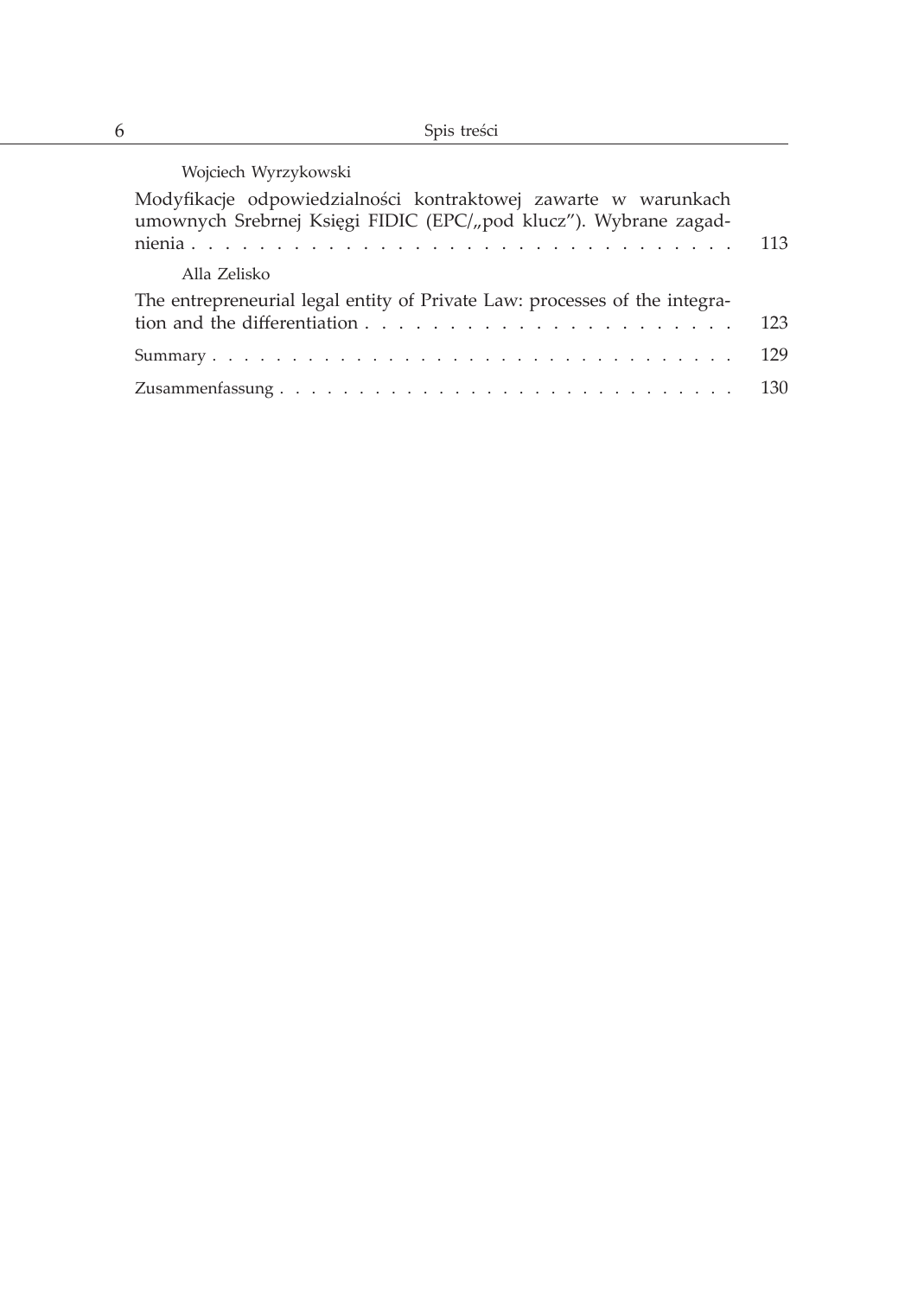#### **Evolution of Private Law**

#### Summary

The publication *Evolution of Private Law* contains a series of theses prepared by the research workers from different universities, describing new trends in private law occurring in the European Union Member States (Germany, Czech Republic, Poland) as well as outside the European Union in the Ukraine. Theses contained in the publication refer most of all to the problems connected with the implementation of the European Law and show the importance of national legislators as well as judicature and doctrine in creating legal institutions.

The theses of academic researcher from Ukraine: PhD Oleksandr Kovalyshyn, PhD Vita Semkiv, PhD Alla Zelisko focus on legal institutions concerning entrepreneur's activity, with emphasis on the legal term of entrepreneur in Ukrainian law and cooperation with foreign investors taking into consideration the production ― sharing contract.

The academics from Czech Republic deal with new legal regulations in private law which has occurred in the new Czech Civil Code (PhD Jakub Dohnal, PhD Dana Ondrejová) and with international jurisdiction in cross ― border commercial contracts (PhD Klára Drličková).

Thesis of MA Bartosz Jagura from European University Viadrina present the issues of compliance in German law, with regard to the management of a company form the directors' perspective, defined as Compliance Management System.

Diverse issues are mentioned by the Polish research workers, who especially took up with the matters of partnerships (MA Adam Słania, MA Mateusz Żaba), companies (PhD Ewa Zielińska, Ass. Professor Piotr Pinior), foundations (PhD Beata Sagan) and works contracts' law (PhD Wojciech Wyrzykowski).

The Authors present new institutions applied in private law of different national legal systems, new trend required in national legislation and interesting considerations concerning the interpretation of law and the influence of doctrine and judicature.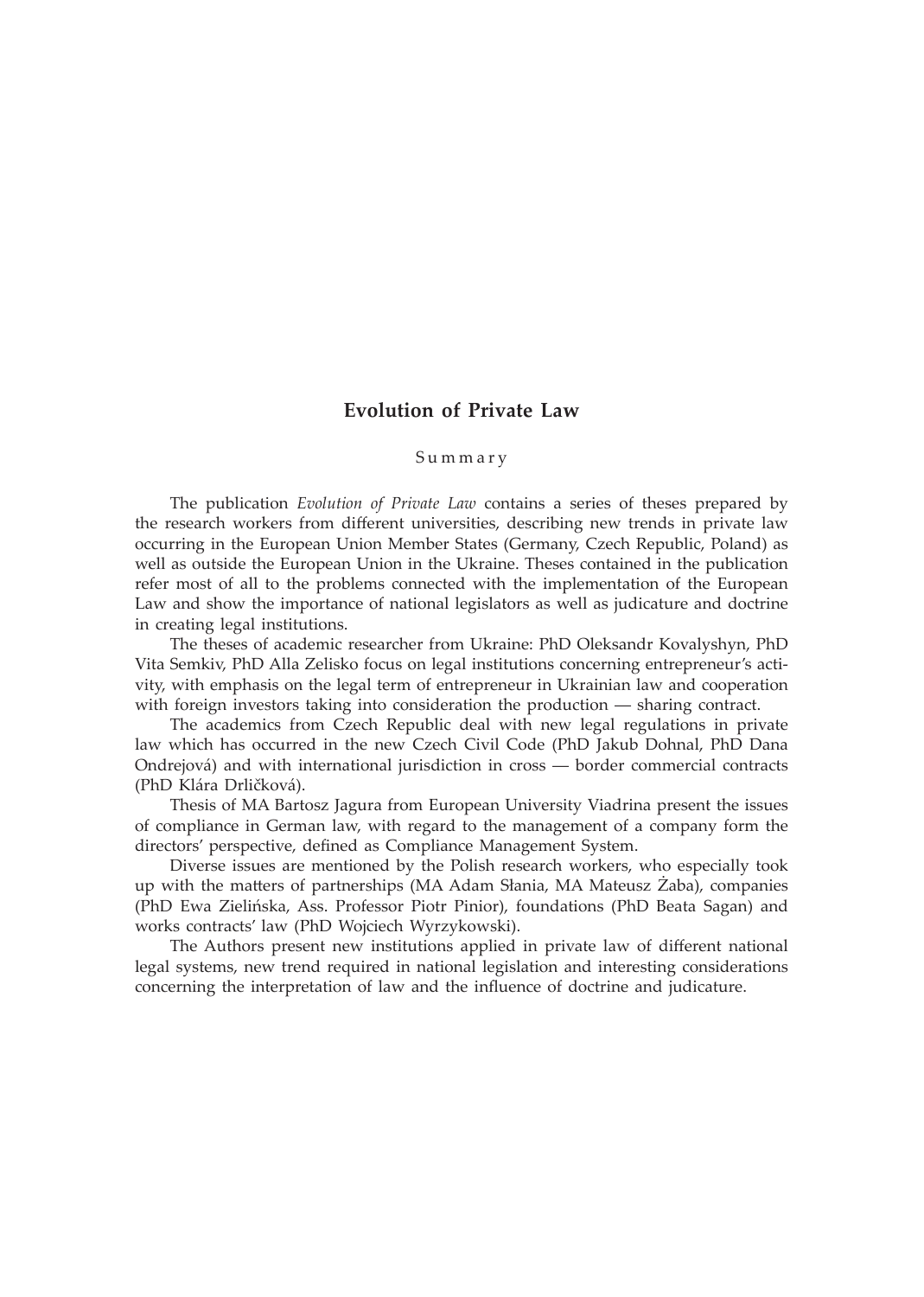#### **Die Entwicklung des privaten Rechts**

#### Zusammenfassung

Die Veröffentlichung *Die Entwicklung des privaten Rechts* enthält eine Sammlung von verschiedenen Beiträge betreffend der neuen Tendenzen in dem Privatrecht in den Mitgliedstaaten der Europäischen Union bzw. Deutschland, die Tschechische Republik, Polen und außerhalb der EU auch die Ukraine, die von Akademikern bearbeitet wurden. Die Beiträge stellen die Problematik der Implementierung von den europäischen Regelungen so wie den wesentlichen Einfluss des nationalen Gesetzgebers als auch die Vertreter der Wissenschaft und der Jurisprudenz in der Rechtsinstitutionsgestaltung dar.

Die Beiträge der Forscher aus der Ukraine: Dr. Oleksandr Kovalyschyn, Dr. Vita Semkiv, Dr. Alla Zelisko konzentrieren sich auf eine Problematik der Wirtschaftstätigkeit, bzw. auf einen Unternehmerbegriff in dem ukrainischen Recht und auf die Zusammenarbeit zwischen der Ukraine und ausländischen Investoren aufgrund des "*production ― sharing*" Vertrags.

Die Beiträge von Autoren aus der Tschechischen Republik betreffen neue Regelungen in dem privaten Recht, die in dem neuen bürgerlichen Gesetzbuch geregelt wurden (Dr. Jakub Dohnal, Dr. Dana Ondrejová) und des Gerichtsbarkeit in grenzüberschreitenden Handelsverträge (Dr. Klára Drličková).

Der Beitrag vom MA Bartosz Jagura aus der Europäischen Universität Viadrina stellt die Problematik der *Compliance* in dem deutschen Recht dar, bzw. das Verwaltungssystem in den Kapitalgesellschaften aus Perspektiven von Geschäftsführern, die als *Compliance Management System* bezeichnet wurde.

Die vielfältige Problematik präsentieren die Wissenschaftler aus Polen, u.ä. die Problematik der Personengesellschaften (MA Adam Słania, MA Mateusz Żaba), der Kapitalgesellschaften (Dr. Ewa Zielińska, Dr. hab. Piotr Pinior), der Stiftungen (Dr. Beata Sagan) und des Bauvertragrechtes (Dr. Wojciech Wyrzykowski).

In den Beiträge wurden neue Rechtsregelungen im Privatrecht in verschiedenen Rechtssystemen, begehrte Wechseltendenzen im nationalen Recht und interessante Erwägungen über die Auslegung und die Anschauung von der Jurisprudenz und von Rechtswissenschaftlern vorgestellt.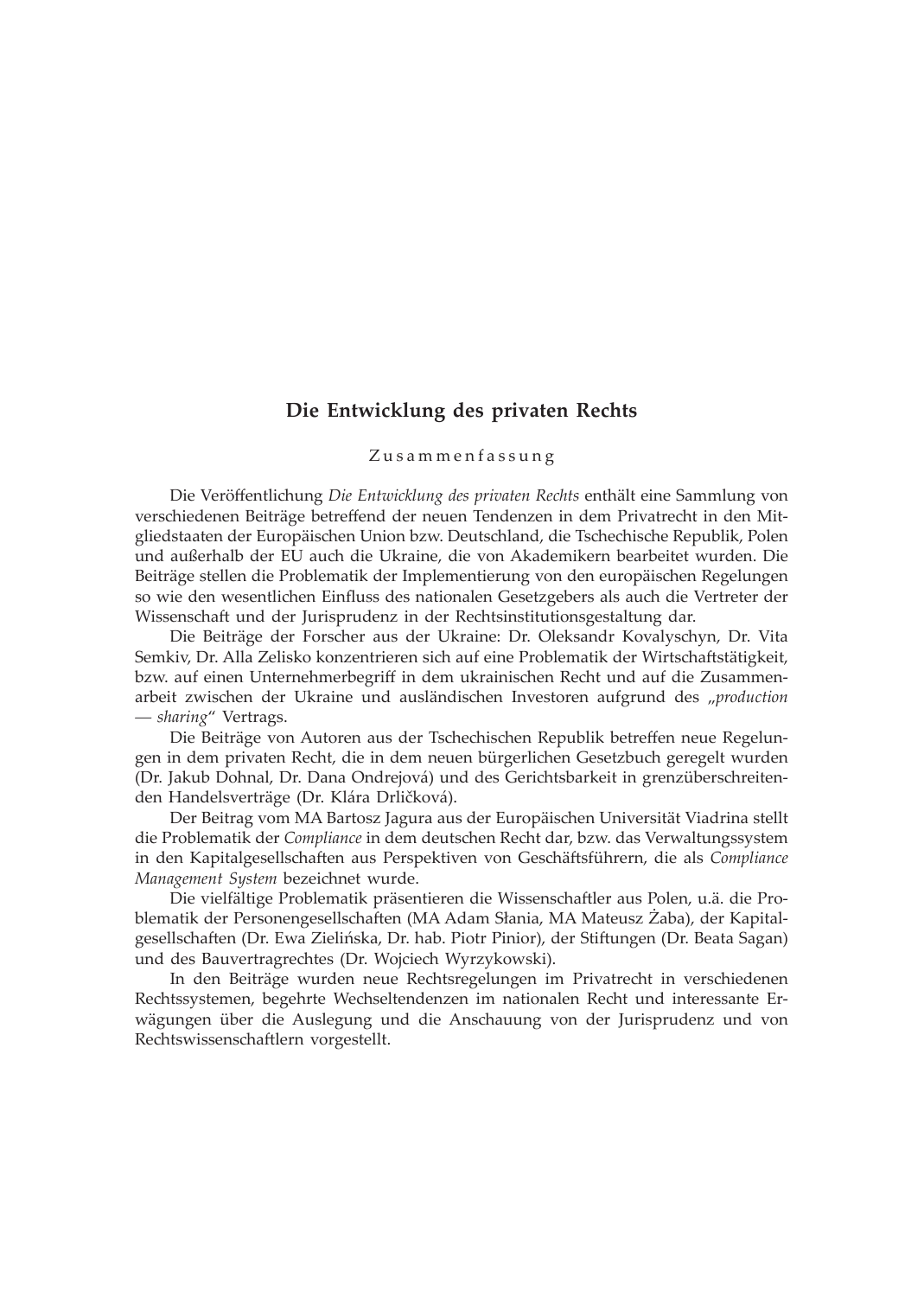Redaktor: Barbara Todos-Burny Projektant okładki: Anna Gawryś Redaktor techniczny: Barbara ArenhÖvel Korektor: Lidia Szumigała Łamanie: Damian Walasek

Copyright © 2014 by Wydawnictwo Uniwersytetu Śląskiego Wszelkie prawa zastrzeżone

> **ISSN 0208-6336 ISBN 978-83-8012-300-7** (wersja drukowana)

> **ISBN 978-83-8012-301-4** (wersja elektroniczna)

Wydawca **Wydawnictwo Uniwersytetu Śląskiego ul. Bankowa 12B, 40-007 Katowice** www.wydawnictwo.us.edu.pl

e-mail: wydawus@us.edu.pl Wydanie I. Ark. druk. 8,25. Ark. wyd. 9,5.

Papier offset kl. III, 90 g Cena 20 zł (+VAT)

Druk i oprawa: "TOTEM.COM.PL Sp. z o.o." Sp.K. ul. Jacewska 89, 88-100 Inowrocław